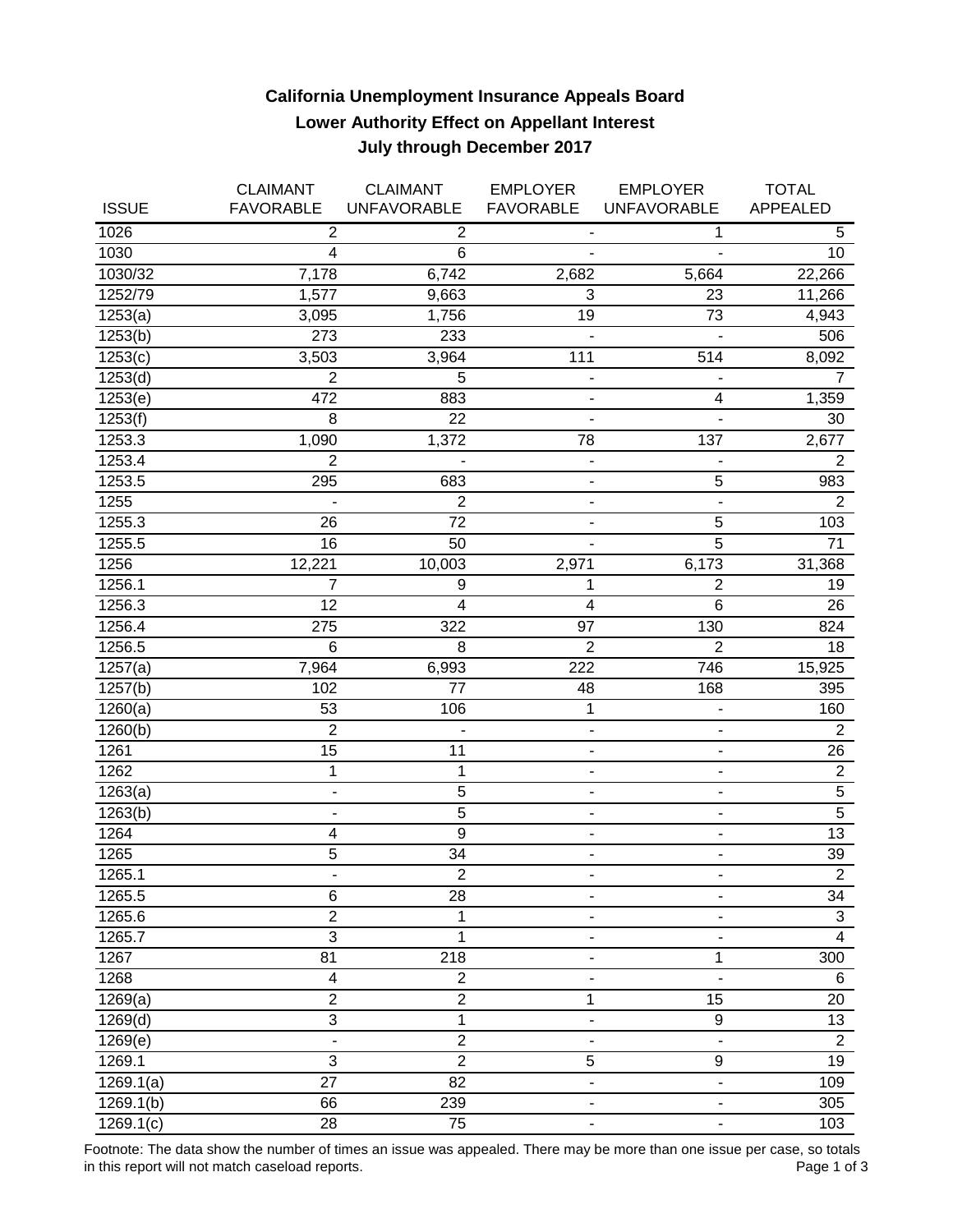## **California Unemployment Insurance Appeals Board Lower Authority Effect on Appellant Interest July through December 2017**

|                            | <b>CLAIMANT</b>           | <b>CLAIMANT</b>              | <b>EMPLOYER</b>              | <b>EMPLOYER</b>              | <b>TOTAL</b>    |
|----------------------------|---------------------------|------------------------------|------------------------------|------------------------------|-----------------|
| <b>ISSUE</b>               | <b>FAVORABLE</b>          | <b>UNFAVORABLE</b>           | <b>FAVORABLE</b>             | <b>UNFAVORABLE</b>           | APPEALED        |
| 1269.1(d)                  | 86                        | 251                          | $\qquad \qquad \blacksquare$ | $\overline{\phantom{a}}$     | 337             |
| 1269.1(e)                  | 53                        | 154                          | $\qquad \qquad \blacksquare$ | $\overline{\phantom{a}}$     | 207             |
| 1269.1(f)                  | 13                        | 22                           | $\overline{\phantom{a}}$     | $\overline{\phantom{a}}$     | 35              |
| 1269.1(g)                  | $\overline{5}$            | 13                           |                              | $\qquad \qquad \blacksquare$ | 18              |
| 1271(a)                    | 299                       | 691                          | 4                            | 24                           | 1,018           |
| 1271(b)                    | $\overline{\phantom{0}}$  | 38                           |                              | $\overline{\phantom{0}}$     | 38              |
| $\overline{127}1(d)$       | $\overline{\phantom{m}}$  | 1                            | $\overline{\phantom{a}}$     | $\overline{\phantom{a}}$     | $\mathbf{1}$    |
| $\overline{1271}$ (D)(3)   | $\blacksquare$            | 1                            | $\overline{\phantom{a}}$     | $\blacksquare$               | $\mathbf{1}$    |
| 1273                       | 3                         | $\overline{2}$               |                              | $\qquad \qquad \blacksquare$ | $\overline{5}$  |
| 1275                       | $\overline{23}$           | 77                           | 1                            | 1                            | 102             |
| 1275(A)                    | 10                        | 58                           | $\blacksquare$               | $\overline{\phantom{a}}$     | 68              |
| 1275(b)                    | $\overline{7}$            | 38                           | ٠                            | $\blacksquare$               | 45              |
| 1276                       |                           | 14                           |                              | $\overline{\phantom{0}}$     | 14              |
| 1277                       | 215                       | 830                          |                              | $\overline{\phantom{0}}$     | 1,045           |
| 1279.5                     | 3                         | 10                           |                              | -                            | 13              |
| 1280                       |                           | 3                            |                              | $\qquad \qquad \blacksquare$ | 3               |
| 1281                       | 22                        | 88                           |                              | $\overline{2}$               | $\frac{1}{12}$  |
| 1281(a)                    |                           | 3                            | $\blacksquare$               | $\overline{a}$               | 3               |
| 1281(b)                    | $\ensuremath{\mathsf{3}}$ | $\overline{47}$              | ÷,                           | $\blacksquare$               | 50              |
| 1281(d)                    | 1                         | $\qquad \qquad \blacksquare$ | -                            | $\overline{\phantom{a}}$     | $\mathbf{1}$    |
| 13004                      | $\overline{2}$            | 4                            | 1                            | 6                            | 13              |
| 13009                      | $\overline{2}$            | $\overline{3}$               | $\overline{\phantom{m}}$     | 4                            | $\overline{9}$  |
| 1326.5                     | 462                       | 425                          |                              | ä,                           | 887             |
| 1328                       | 5                         | 4                            |                              | $\overline{\phantom{0}}$     | 9               |
| 1329.1                     | 27                        | 31                           | ۰                            | $\qquad \qquad \blacksquare$ | 58              |
| 1375                       | 7,219                     | 7,121                        | $\overline{\phantom{a}}$     | $\blacksquare$               | 14,340          |
| 1375.1                     | 6,133                     | 6,025                        | $\qquad \qquad \blacksquare$ | $\blacksquare$               | 12,158          |
| 1375.5                     | $\overline{2}$            | L,                           | $\overline{\phantom{a}}$     | $\blacksquare$               | $\overline{2}$  |
| 1375-1                     | 38                        | 36                           | $\qquad \qquad \blacksquare$ | $\overline{\phantom{m}}$     | 74              |
| 1382                       | $\overline{7}$            | 8                            | $\overline{\phantom{a}}$     | $\blacksquare$               | $\overline{15}$ |
| 201/202                    | 1                         | 5                            | $\blacksquare$               | $\overline{\phantom{a}}$     | $\,6$           |
| 2291                       |                           | $\overline{1}$               |                              |                              | $\overline{1}$  |
| 2318(a)(3)(B)              |                           | 1                            |                              | $\qquad \qquad \blacksquare$ | $\overline{1}$  |
| $\sqrt{2318(a)}(3)(B)(ii)$ |                           | 1                            |                              |                              | $\overline{1}$  |
| $\sqrt{4001(h)(1)(A)}$     | 1                         | 1                            | $\blacksquare$               | $\overline{\phantom{a}}$     | $\overline{2}$  |
| 4001(h)(1)(B)              | 1                         | $\overline{\mathbf{4}}$      |                              |                              | $\overline{5}$  |
| 4001(h)(1)(C)              | 1                         | 4                            |                              | -                            | $\overline{5}$  |
| 4001(h)(1)(D)              | 1                         | 4                            |                              |                              | $\overline{5}$  |
| $\overline{4007}$ (a)(1)   |                           | 1                            |                              |                              | $\overline{1}$  |
| 4007(b)                    |                           | 1                            |                              |                              | $\mathbf{1}$    |
| 4304-1                     | 1                         |                              | 1                            | $\overline{3}$               | $\overline{5}$  |
| 601                        | $\overline{12}$           | 27                           | 4                            | $\overline{15}$              | 58              |
| 602                        | $\overline{11}$           | 22                           | 1                            |                              | $\overline{34}$ |

Footnote: The data show the number of times an issue was appealed. There may be more than one issue per case, so totals<br>Page 2 of 3 in this report will not match caseload reports.